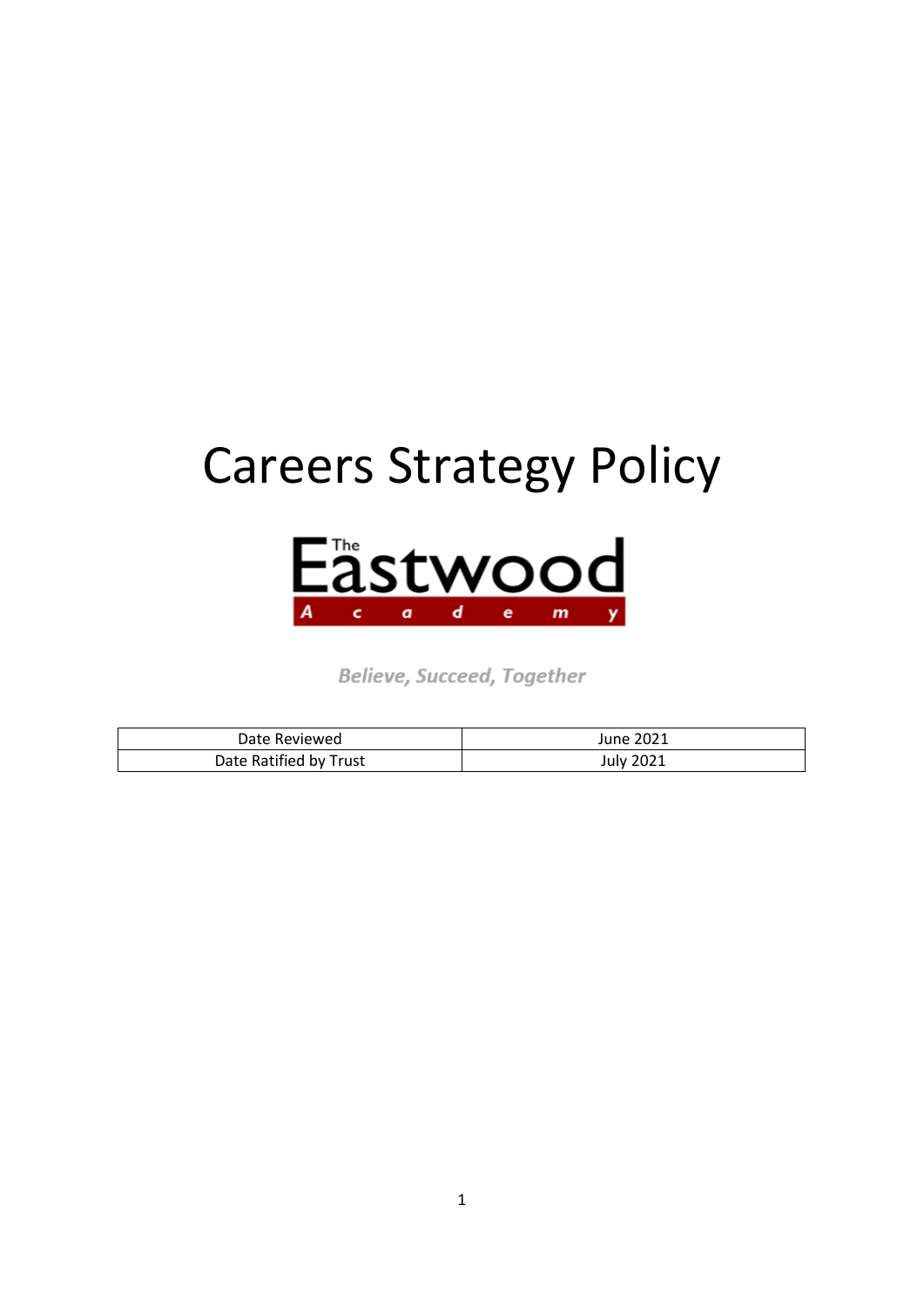# **Contents**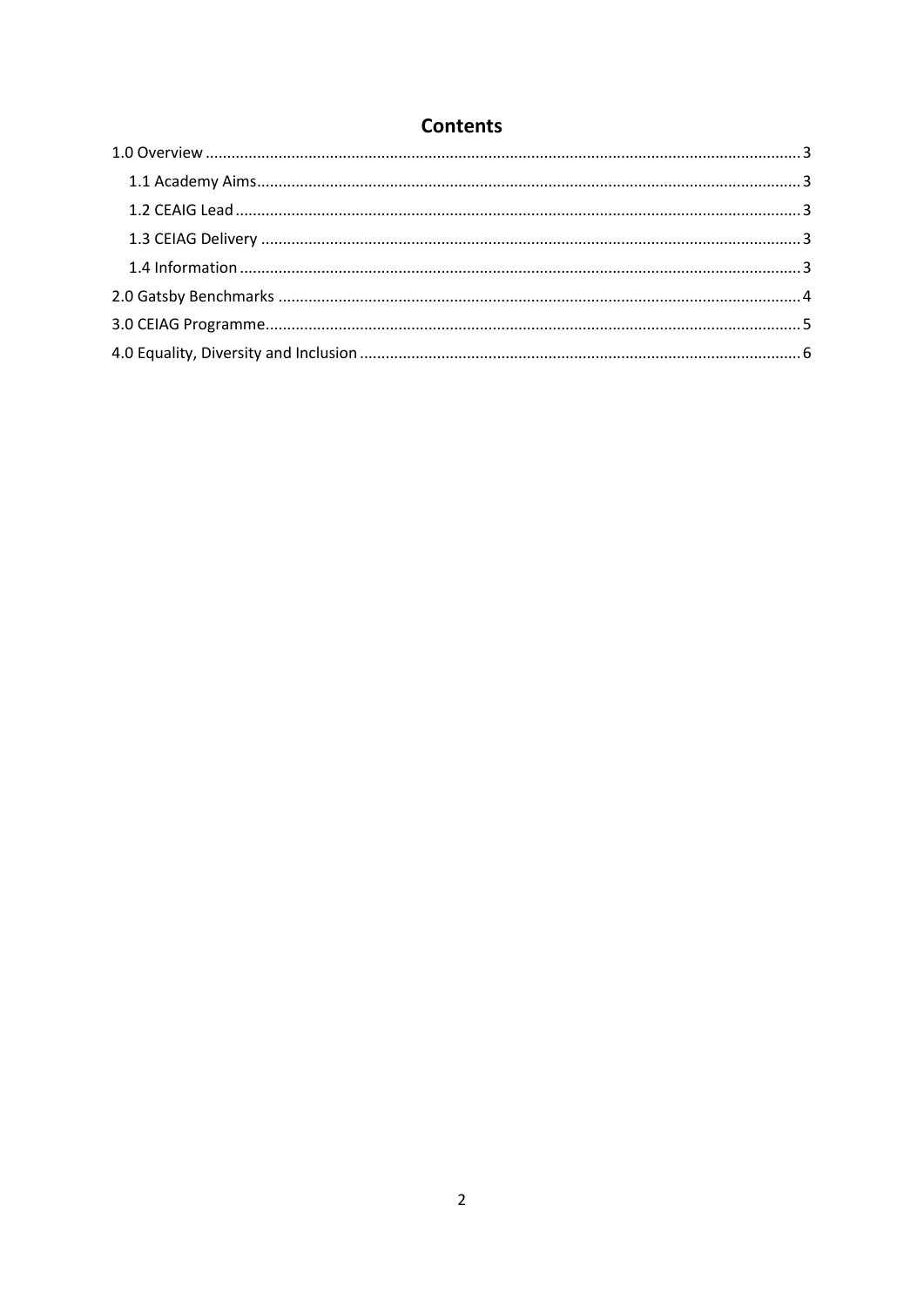## <span id="page-2-0"></span>**1.0 Overview**

#### <span id="page-2-1"></span>**1.1 Academy Aims**

In July 2021, the DfE issued statutory careers guidance under Section 45A of the Education Act 1997 organised within the eight Gatsby Benchmarks - [DfE Careers Guidance](https://assets.publishing.service.gov.uk/government/uploads/system/uploads/attachment_data/file/1002972/Careers_statutory_guidance.pdf)

The Academy is committed to providing all pupils with a comprehensive programme of careers education, information, advice and guidance (CEIAG) throughout Years 7-11.

This commitment can be broken down into the following aims:

- To meet the 8 Gatsby Benchmarks (refer to section 2.0).
- To help pupils gain a greater knowledge of the range of opportunities open to them.
- To help pupils understand the labour market and the requirements and expectations of employers.
- To develop enterprise and employment skills.
- To encourage participation in continued learning, including further education (FE), higher education (HE) and apprenticeships.
- To prevent pupils from becoming NEET (not engaged in education, employment or training).

#### <span id="page-2-2"></span>**1.2 CEAIG Lead**

The member of staff responsible for CAEIAG is **Head of Careers, Mr. N. Dunn.**

#### <span id="page-2-3"></span>**1.3 CEIAG Delivery**

The Academy's CEIAG programme is delivered through the following:

- Personal Development and Enrichment (PDE) lessons [PDE Policy](http://www.eastwoodacademy.co.uk/docs/PDE%20Policy21.pdf)
- Business Studies lessons (compulsory at KS3).
- Drop-down events.
- Visits from employers, FE and HE providers and other relevant external bodies/agencies.
- Visits to employers, FE and HE providers and other relevant external bodies/agencies.
- Individual subject departments.
- Assemblies.
- Form time.
- High quality, impartial careers advice [Southend Connexions Career Service](https://southendconnexions.co.uk/)

#### <span id="page-2-4"></span>**1.4 Information**

Further information and documented evidence of CEIAG delivery can be found at:

[Careers \(eastwoodacademy.co.uk\)](http://www.eastwoodacademy.co.uk/index.php/pupils/careers)

[Eastwood Academy Future Ready \(padlet.com\)](https://padlet.com/EastwoodAcademyFutureReady/jbghsyt1vf71mg6c)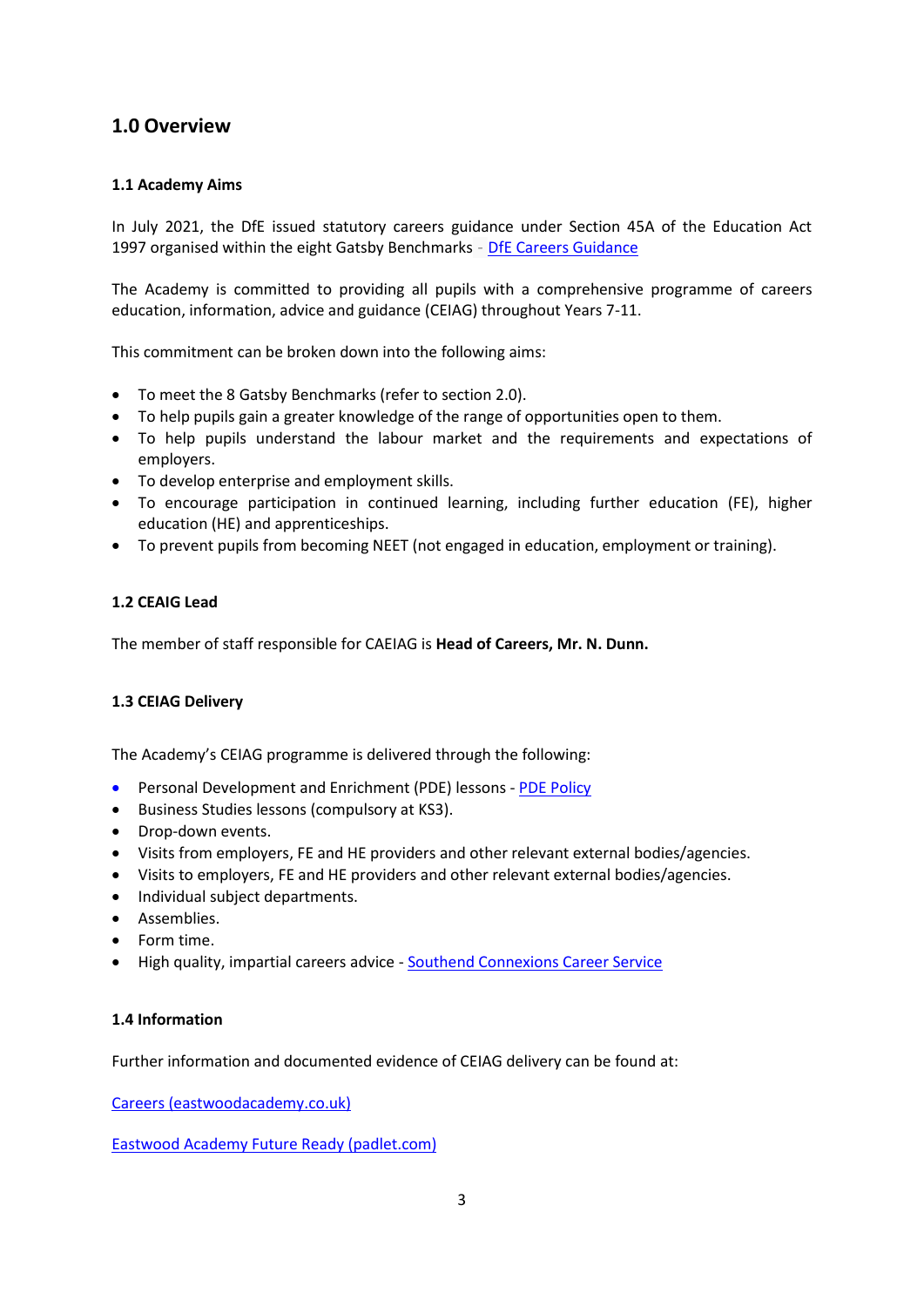# <span id="page-3-0"></span>**2.0 Gatsby Benchmarks**

| <b>Benchmark</b> | <b>Gatsby Benchmark</b>                                  | <b>Description</b>                                                                                                                                                                                                                                                                                                                                                                                                                     |
|------------------|----------------------------------------------------------|----------------------------------------------------------------------------------------------------------------------------------------------------------------------------------------------------------------------------------------------------------------------------------------------------------------------------------------------------------------------------------------------------------------------------------------|
| $\mathbf{1}$     | A Stable Career<br>Programme                             | Every school and college should have an embedded<br>programme of career education and guidance that is<br>known and understood by pupils, parents, teachers,<br>governors, employers and other agencies.                                                                                                                                                                                                                               |
| $\overline{2}$   | Learning from Career<br>and Labour Market<br>Information | Every pupil, and their parents (where appropriate),<br>should have access to good quality information about<br>future study options and labour market opportunities.<br>They will need the support of an informed adviser to<br>make the best use of available information.                                                                                                                                                            |
| 3                | Addressing the Needs of<br>each Pupil                    | Young people have different career guidance needs at<br>different stages. Opportunities for advice and support<br>need to be tailored to the needs of each pupil. A school's<br>or college's careers programme should embed equality<br>and diversity considerations throughout                                                                                                                                                        |
| 4                | Linking Curriculum<br>Learning to Careers                | All subject staff should link curriculum with careers, even<br>on courses that are not specifically occupation led e.g.<br>STEM subject staff should highlight the relevance of<br>STEM subjects for a wide range of career paths. Study<br>programmes should also reflect the importance of<br>Mathematics and English as a key expectation from<br>employers.                                                                        |
| 5                | Encounters with<br><b>Employers and</b><br>Employees     | Every pupil should have multiple opportunities to learn<br>from employers about work, employment and the skills<br>that are valued in the workplace. This can be through a<br>range of enrichment activities including visiting speakers,<br>mentoring and enterprise schemes, and should include<br>pupils' own part time employment where it exists.                                                                                 |
| 6                | Experience of<br>Workplaces                              | Every pupil should have first-hand experiences of the<br>workplace through work visits, work shadowing or work<br>experience to help their exploration<br>of career<br>opportunities and expand their networks.                                                                                                                                                                                                                        |
| 7                | <b>Encounters with Further</b><br>and Higher Education   | All pupils should understand the full range of learning<br>opportunities that are available to them. This includes<br>both technical and academic routes and learning in<br>schools, colleges, universities and in the workplace.                                                                                                                                                                                                      |
| 8                | <b>Personal Guidance</b>                                 | Every pupil should have opportunities for guidance<br>interviews with a career adviser, who could be internal<br>(a member of school or college staff) or external,<br>provided they are trained to an appropriate level. These<br>should be available for all pupils whenever significant<br>study or career choices are being made. They should be<br>expected for all pupils but should be timed to meet their<br>individual needs. |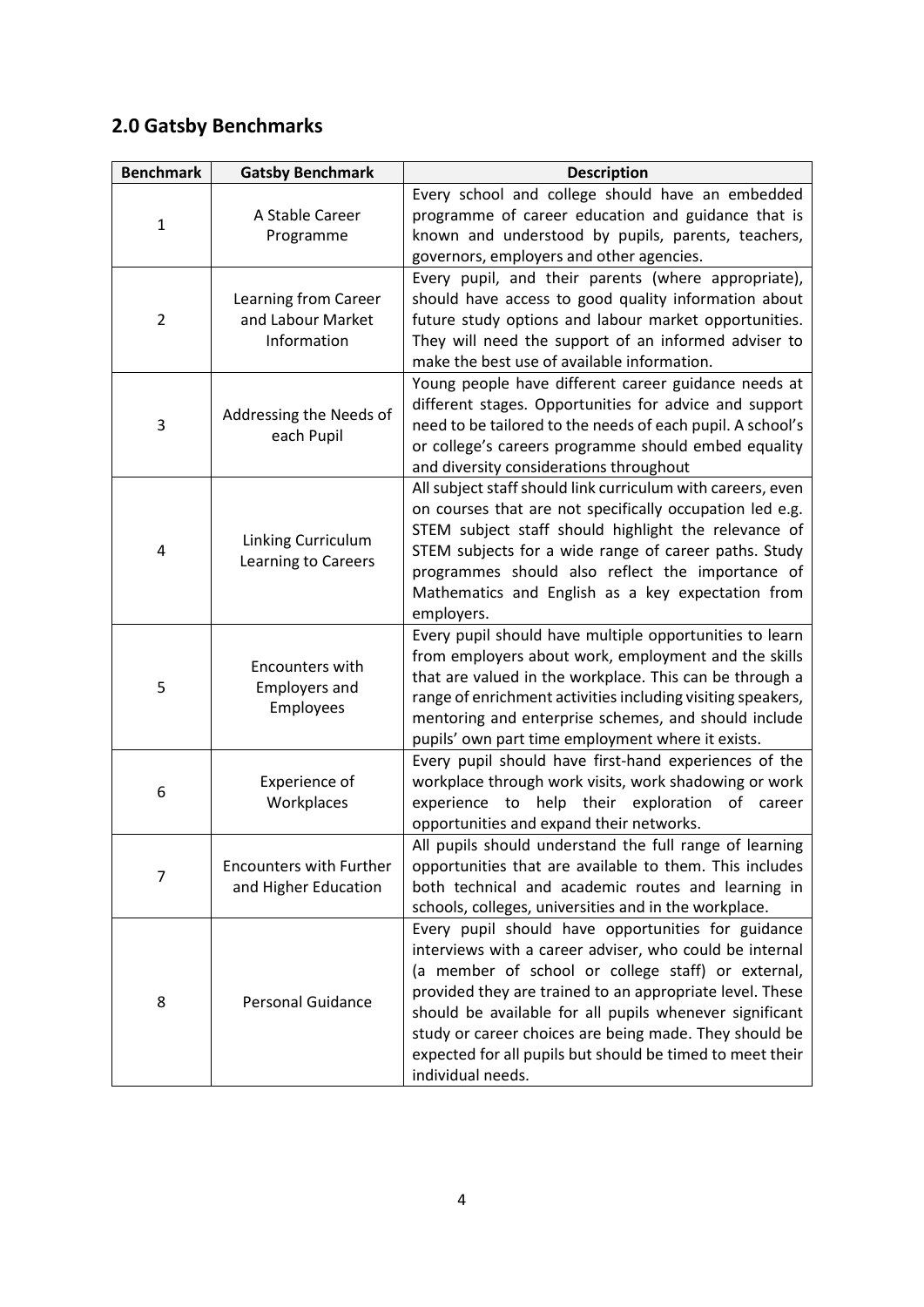# <span id="page-4-0"></span>**3.0 CEIAG Programme**

| <b>Year Group</b> | Programme                                                                                                                                        |  |  |
|-------------------|--------------------------------------------------------------------------------------------------------------------------------------------------|--|--|
|                   | Careers and the World of Work.                                                                                                                   |  |  |
|                   | Aspiration activities.                                                                                                                           |  |  |
| $\overline{7}$    | Job Profiles - Explore careers   National Careers Service                                                                                        |  |  |
|                   | Labour market information - LMI For All                                                                                                          |  |  |
|                   | Self-reflection related to pupils' own personal development and linked to careers.                                                               |  |  |
|                   | Understanding employment opportunities.                                                                                                          |  |  |
|                   | Job Profiles - Explore careers   National Careers Service                                                                                        |  |  |
| 8                 | Labour market information - LMI For All                                                                                                          |  |  |
|                   | Supporting option choices (curriculum pathways) - Where can your option choices                                                                  |  |  |
|                   | take you?   My World of Work                                                                                                                     |  |  |
|                   | Careers through curriculum offer - Careerpilot : Jobs by Subject                                                                                 |  |  |
|                   | Study (transferable) skills.                                                                                                                     |  |  |
|                   | Local Enterprise Partnership visits - The Careers and Enterprise Company                                                                         |  |  |
|                   | One-to-one personal guidance - Southend Connexions Career Service                                                                                |  |  |
|                   | Self-reflection related to pupils' own personal development and linked to careers.                                                               |  |  |
|                   | Job Profiles - Explore careers   National Careers Service                                                                                        |  |  |
|                   | Labour market information - LMI For All                                                                                                          |  |  |
| 9                 | Financial capability.                                                                                                                            |  |  |
|                   | Financial and career skills - LifeSkills   Barclays                                                                                              |  |  |
|                   | Team building.                                                                                                                                   |  |  |
|                   | Study (transferable) skills.                                                                                                                     |  |  |
|                   | Work visits through <b>Educators</b>   founders4schools                                                                                          |  |  |
|                   | Duke of York Inspiring Digital Enterprise Award.                                                                                                 |  |  |
|                   | Careers and Enterprise Day organised through Career Ready                                                                                        |  |  |
|                   | Annual Careers Convention.                                                                                                                       |  |  |
|                   | One-to-one personal guidance - Southend Connexions Career Service                                                                                |  |  |
|                   | Self-reflection related to pupils' own personal development and linked to careers.                                                               |  |  |
|                   | Mindset - VESPA Model.                                                                                                                           |  |  |
|                   | College applications, CVs, and interviews skills.                                                                                                |  |  |
|                   | <b>Skills Builder Partnership activities.</b>                                                                                                    |  |  |
|                   | Visits - further education and higher education.                                                                                                 |  |  |
|                   | Visiting speakers - employers, alumni etc                                                                                                        |  |  |
|                   | Apprenticeship events.                                                                                                                           |  |  |
| 10                | Work experience opportunities through The Adecco Group and Career Ready and                                                                      |  |  |
|                   | <b>The Careers and Enterprise Company</b>                                                                                                        |  |  |
|                   | First aid training.                                                                                                                              |  |  |
|                   | Events to promote STEM - Stemettes                                                                                                               |  |  |
|                   | Career-related volunteering through The Duke of Edinburgh's Award                                                                                |  |  |
|                   | One-to-one personal guidance - Southend Connexions Career Service                                                                                |  |  |
|                   | Self-reflection related to pupils' own personal development and linked to careers.<br>Identification of those at risk of NEET and support given. |  |  |
|                   | Post-16 Post-18 support - My Choices Guide for Students                                                                                          |  |  |
|                   | College applications, CVs, and interviews skills.                                                                                                |  |  |
|                   | Employability skills.                                                                                                                            |  |  |
| 11                | Meaningful encounters with employers and further education institutions.                                                                         |  |  |
|                   | One-to-one personal guidance - Southend Connexions Career Service                                                                                |  |  |
|                   | Self-reflection related to pupils' own personal development and linked to careers.                                                               |  |  |
|                   | Continued support for those at risk of NEET.                                                                                                     |  |  |
|                   |                                                                                                                                                  |  |  |